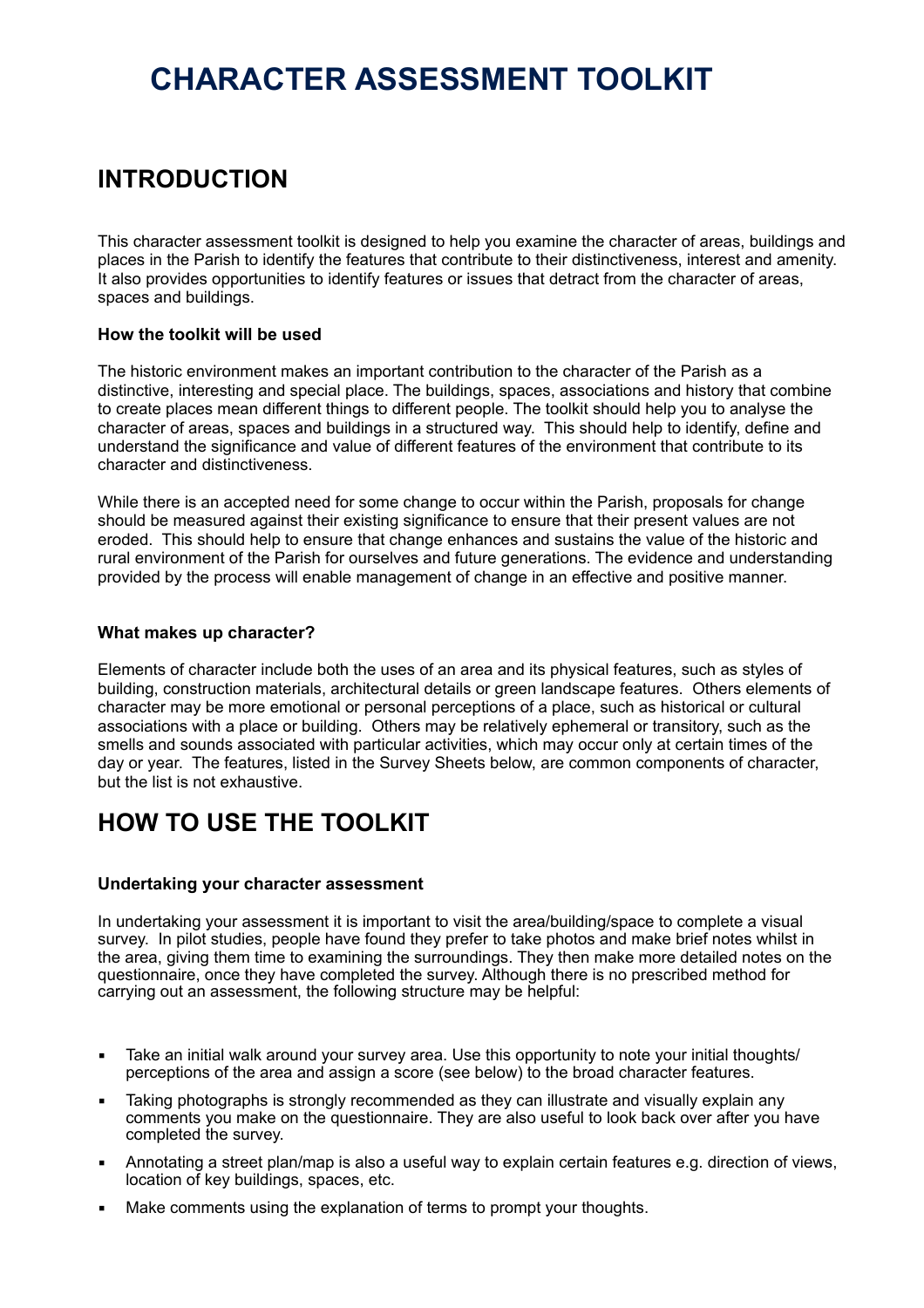- Give a score to each feature based on your opinion of its negative or positive contribution to the space.
- It is also worth noting how the building/space/area being assessed relates to its wider context e.g. how a building sits within a street or a street within an area. The setting and interrelationships between the single element, such as a building, and the wider context, such as the street, are just as important as the quality of the buildings themselves.

The tool kit is divided into a series of themed questionnaires that will prompt you to consider the contribution of different features that might contribute to the character of the area/building/space. The features listed are the main components of character but the list is not exhaustive. Depending upon the asset being assessed e.g. a building, street, space etc, not every feature in the list may be relevant and a comment should be entered only where applicable.

Each feature requires a brief comment of how you feel it contributes to the character and value of the area. The option is provided to assign a numerical score to reflect your perception of the significance of each feature to the character of the asset. The 'scores' given may vary from one individual to another. However, trends will be seen when comparing different surveys of the same asset.

#### **Initial Reaction to an Area**

The initial reaction is a summary of what you see and feel when you first enter the area being assessed.

### **Survey**

In the main body of the toolkit, the character features outlined in the 'Initial Reaction' section are broken down into individual questionnaires. These prompt a finer level of analysis of each of the broader character themes. Again, not every feature in the list may be relevant and a comment and a numerical value should be entered only where applicable.

# **Final Reaction**

This prompts a reassessment of your initial reactions. It allows you to see if your perception of the asset's character has changed as a result of the in-depth study. Try placing the nine character groups in an order of preference, with '1' being the feature you feel the most important contribution to its character and '9' the least.

# **Spirit of Place**

This is an open question allowing you to articulate what you feel about the place and how it influences all your senses

#### **Assigning numerical values to features**

Assigning a numerical value or score provides a mechanism for analysing and interpreting results over a wider area. Without scoring consistent interpretation and evaluation of text and written comments can be difficult

- +1 to +5: Positive features that add to the character or special nature of an area. This ranges from +1, slightly adds to the character, to +5, that significantly adds to the character.
- 0: Neutral features that are neutral. They neither detract nor add from/to the character of the area.
- -5 to -1: Negative features that detract/take away from the area. This ranges from -5, significantly detract, to -1, slightly detract.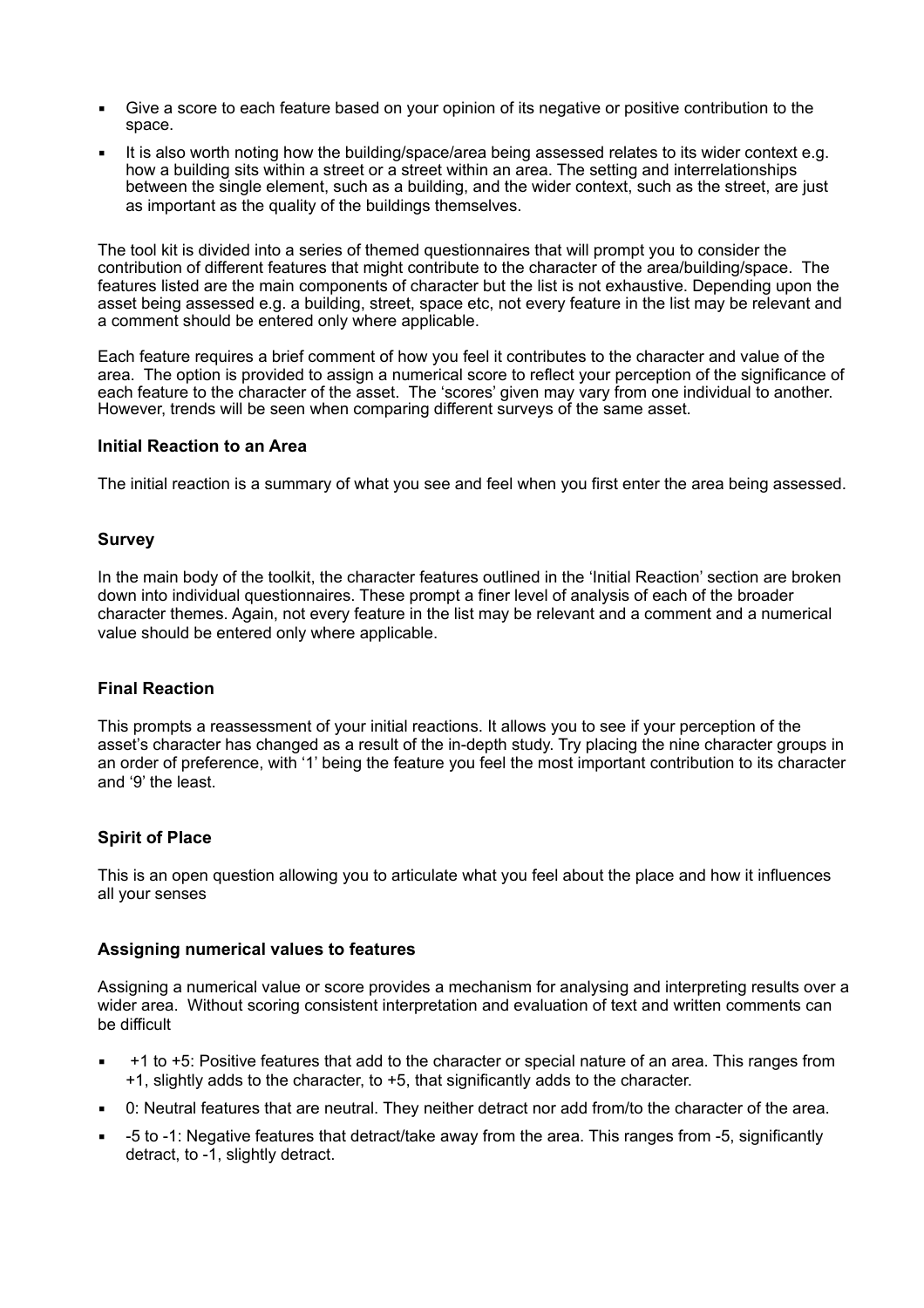| <b>SURVEY DETAILS</b>                       |  |  |
|---------------------------------------------|--|--|
| <b>STREET/BUILDING/</b><br><b>AREA NAME</b> |  |  |
| <b>DATE</b>                                 |  |  |
| <b>TIME</b>                                 |  |  |
| <b>WEATHER</b>                              |  |  |

**1: INITIAL REACTION:** What do you first see as making the most important contribution to the character of the area? Is the area's character defined by the public or private spaces, groups of buildings or particular views, the presence of particular materials or its trees and greenery? Do these reflect particular aspects of the area's history? Are less tangible features, such as the activity, noises and smells of the area significant? Please provide a few brief reasons for your choices.

| <b>FEATURE</b>                     | <b>COMMENTS</b> | <b>VALUE</b><br>$-5$ TO $+5$ |
|------------------------------------|-----------------|------------------------------|
| <b>SPACES</b>                      |                 |                              |
| <b>BUILDINGS</b>                   |                 |                              |
| <b>VIEWS</b>                       |                 |                              |
| LIGHT/DARK                         |                 |                              |
| <b>SURFACES</b>                    |                 |                              |
| <b>GREENERY &amp;</b><br>LANDSCAPE |                 |                              |
| USES AND ACTIVITY                  |                 |                              |
| <b>NOISES AND</b><br><b>SMELLS</b> |                 |                              |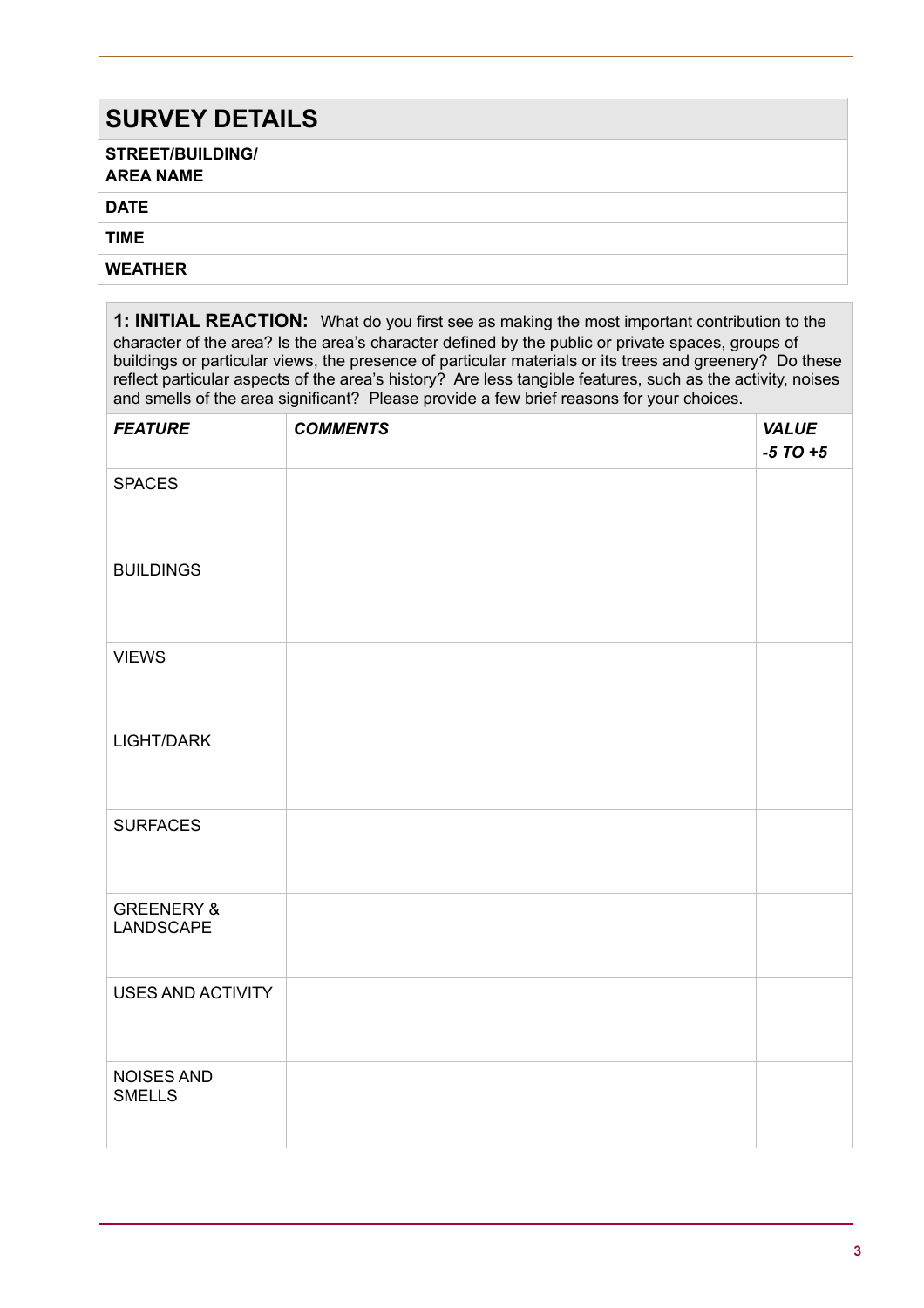| <b>GENERAL</b><br><b>COMMENTS</b> |                                                                                                                                                                                                                                                                                                                                                                                                                                                                                                                |  |
|-----------------------------------|----------------------------------------------------------------------------------------------------------------------------------------------------------------------------------------------------------------------------------------------------------------------------------------------------------------------------------------------------------------------------------------------------------------------------------------------------------------------------------------------------------------|--|
|                                   | 2: SPACES: A 'space' is normally the gap between buildings and other features. They may be<br>formally designed or develop informally over time. They may be enclosed by surrounding buildings,<br>trees and foliage, have structure created by the alignment and spacing of surrounding buildings or<br>property boundaries, and be narrow or wide and open. The character of areas can depend on their<br>uses and vibrancy, as well as the choice of paving, kerbs, seating, telephone or post boxes or the |  |

presence of formal planting or other greenery.

| <b>FEATURE</b>                                                     | <b>COMMENTS</b> | <b>VALUE</b><br>$-5$ TO $+5$ |
|--------------------------------------------------------------------|-----------------|------------------------------|
| FORMAL / INFORMAL<br><b>SPACES</b>                                 |                 |                              |
| <b>GAPS BETWEEN</b><br><b>BUILDINGS</b>                            |                 |                              |
| <b>MEANS OF ENCLOSURE</b>                                          |                 |                              |
| <b>BUILDING PLOTS</b>                                              |                 |                              |
| <b>WIDE/OPEN SPACES</b>                                            |                 |                              |
| NARROW / ENCLOSED<br><b>SPACES</b>                                 |                 |                              |
| WINDING / STRAIGHT<br><b>SPACES</b>                                |                 |                              |
| RELATIONSHIP OF THE<br><b>SPACE TO BUILDINGS</b><br>AND STRUCTURES |                 |                              |
| USES AND ACTIVITY                                                  |                 |                              |
| PAVING MATERIALS                                                   |                 |                              |
| <b>STREET FURNITURE</b>                                            |                 |                              |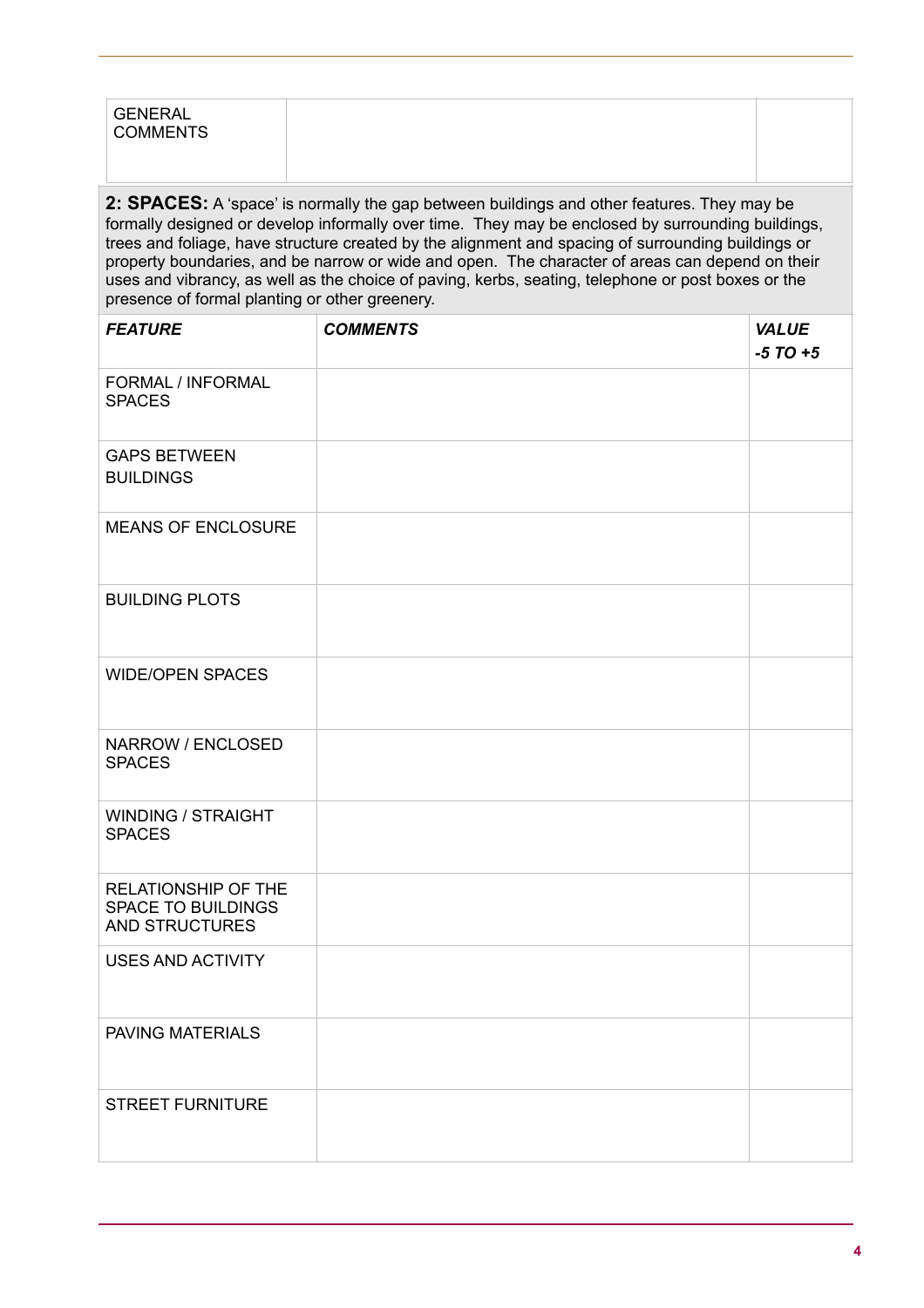| <b>IMPACT OF VEHICLES</b><br>AND TRAFFIC                     |  |
|--------------------------------------------------------------|--|
| <b>USABILITY AND</b><br>ACCESSIBILITY OF THE<br><b>SPACE</b> |  |

**3.0 BUILDINGS:** Do buildings make an important contribution to the character of the area and if so what features are significant to their contribution? Do buildings reflect an important period in the area's history and is this reflected in their past or current use? Do buildings share a uniform scale and size, or is there a high degree of variation that is visually attractive? Are the buildings very old or do they form a single development with shared or similar architectural detailing? Do styles of windows, doors or other features add to the visual interest of the buildings, reflect their origins and use, or form part of a designed scheme? What condition are the buildings in? Have changes increased or reduced their interest, or have they lost important features?

| <b>FEATURE</b>                                                    | <b>COMMENTS</b> | <b>VALUE</b><br>$-5$ TO $+5$ |
|-------------------------------------------------------------------|-----------------|------------------------------|
| <b>CONTRIBUTION OF</b><br><b>BUILDINGS TO THE</b><br><b>SPACE</b> |                 |                              |
| SIZE/SCALE                                                        |                 |                              |
| <b>AGE</b>                                                        |                 |                              |
| <b>MATERIALS</b>                                                  |                 |                              |
| <b>WINDOWS</b>                                                    |                 |                              |
| <b>DOORS</b>                                                      |                 |                              |
| ROOFS / CHIMNEYS /<br><b>GABLES</b>                               |                 |                              |
| <b>USES (PAST AND</b><br>PRESENT)                                 |                 |                              |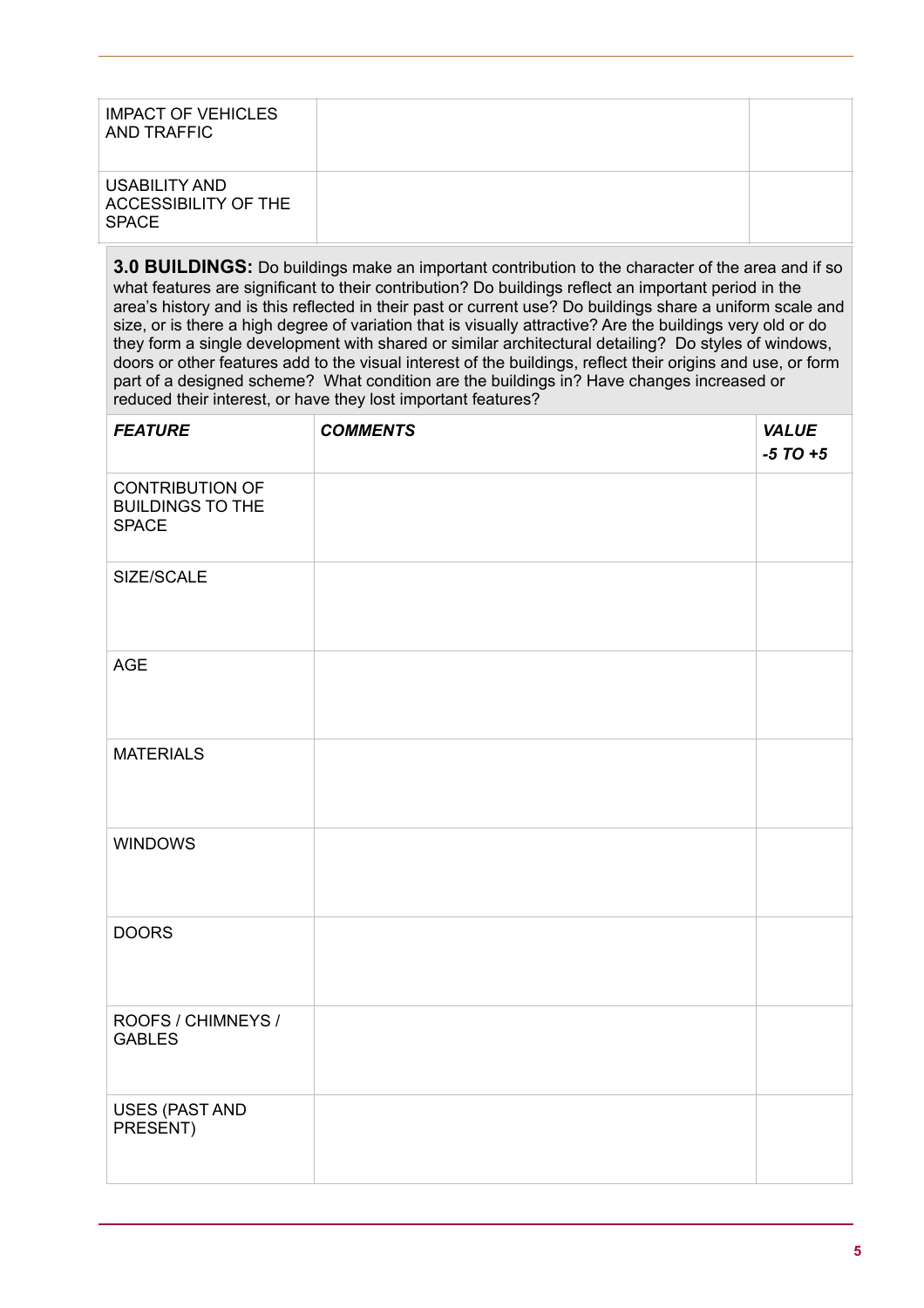| CAN YOU TELL IF A<br><b>BUILDING HAS BEEN</b><br>ALTERED? |  |
|-----------------------------------------------------------|--|
| <b>CONDITION</b>                                          |  |

**4.0 VIEWS:** Are there views of interest and distinction? Is a view well known because of a historical event, painting, prose or poetry, or is it popular with local residents as a part of a public place? Are views glimpsed through gaps between buildings, channelled by lines of trees or buildings, or open and expansive? Does the shape of a street create a series of views, or is a single viewing point particularly important? What features of the view contribute to its interest? Does a landmark, such as a building or group of trees, form a focal point? Does the view include an attractive frontage or roofscape? Is the view urban or rural in character? Do background features like the rural setting contribute to the view's attractiveness?

| <b>FEATURE</b>                                                                            | <b>COMMENTS</b> | <b>VALUE</b><br>$-5$ TO $+5$ |
|-------------------------------------------------------------------------------------------|-----------------|------------------------------|
| <b>HISTORIC / POPULAR</b><br><b>VIEWS</b>                                                 |                 |                              |
| FORM OF VIEW:<br>SHORT OR LONG,<br>UNFOLDING,<br>GLIMPSED, CHANNELLED<br>OR WIDE AND OPEN |                 |                              |
| <b>FOCAL POINTS</b>                                                                       |                 |                              |
| <b>STREETSCAPE</b>                                                                        |                 |                              |
| <b>ROOFSCAPE</b>                                                                          |                 |                              |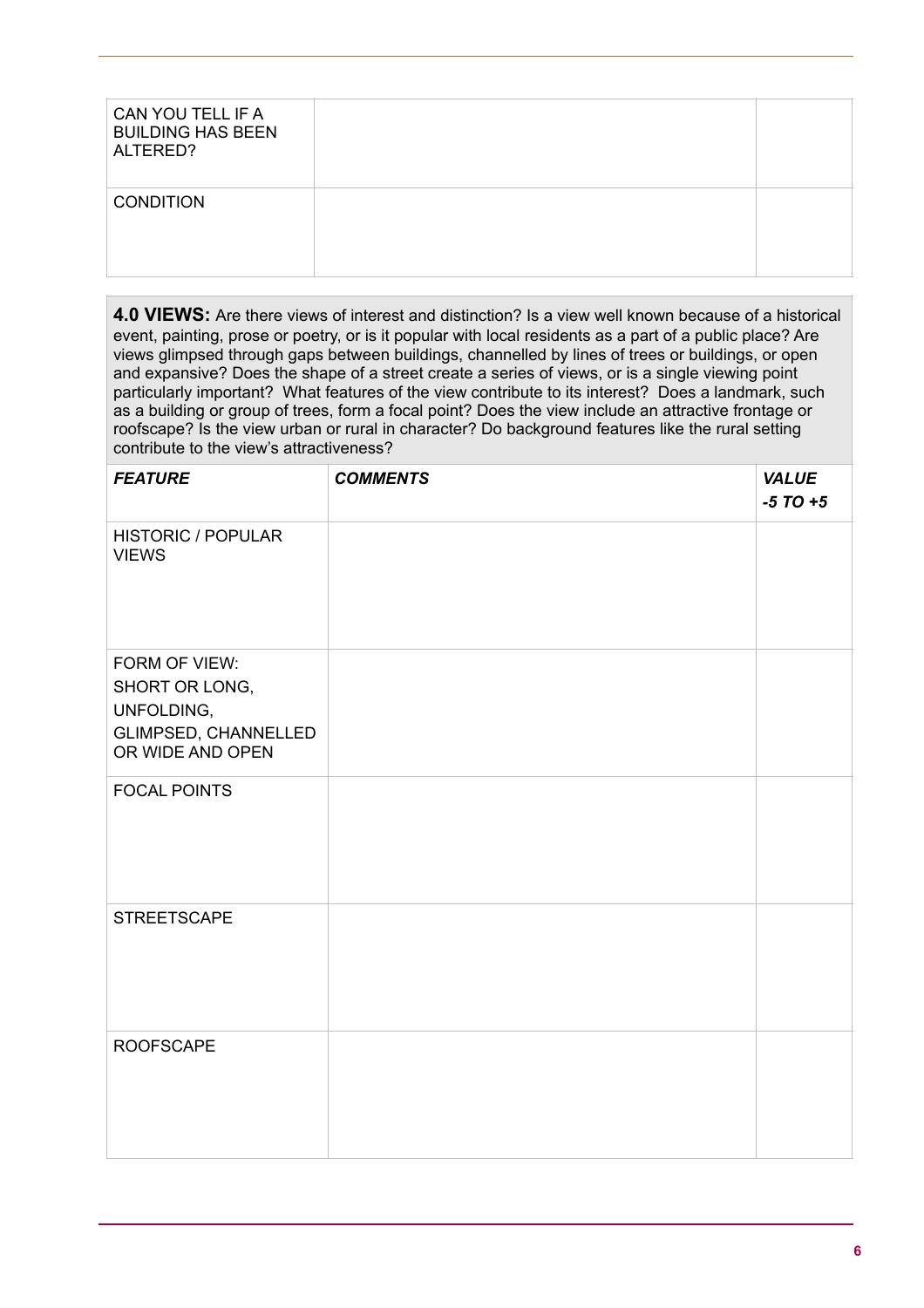| <b>URBAN/RURAL VIEWS</b>         |  |
|----------------------------------|--|
| VIEWS OUT OF THE<br><b>SPACE</b> |  |

**5.0 LANDSCAPE:** What landscape features contribute to the area's character and how do they affect it? Do hedgerows or grass verges create a rural feel or do street trees provide a leafy suburban character. What hard surfaces are present, are they attractively designed or do they use materials that are out of keeping with the area? Does their maintenance affect their contribution? Is a river of canal a significant feature in the area? Does it have scenic or wildlife value?

| <b>FEATURE</b>                                                | <b>COMMENTS</b> | <b>VALUE</b><br>$-5$ TO $+5$ |
|---------------------------------------------------------------|-----------------|------------------------------|
| <b>LEAFY AND/OR GREEN</b><br><b>IMAGE</b>                     |                 |                              |
| <b>HARD URBAN</b><br><b>LANDSCAPE</b>                         |                 |                              |
| PUBLIC/PRIVATE<br><b>GREENERY</b>                             |                 |                              |
| DOES WATER FORM A<br><b>KEY FEATURE OF THE</b><br><b>AREA</b> |                 |                              |
| <b>TOPOGRAPHY</b>                                             |                 |                              |

**6.0 AMBIENCE:** Many less tangible features, such as activity, changes in light during the day, shadows and reflections affect reaction to an area. How does the area change between day and night? Do dark corners or alleyways feel unsafe at night time? What smells and noises are you aware of and is the area busy or tranquil? What affect, if any, does vehicle traffic have on character?

| <b>FEATURE</b>           | <b>COMMENTS</b> | <b>VALUE</b> |
|--------------------------|-----------------|--------------|
|                          |                 | $-5$ TO $+5$ |
| <b>ACTIVITIES</b>        |                 |              |
| <b>LEVEL OF ACTIVITY</b> |                 |              |